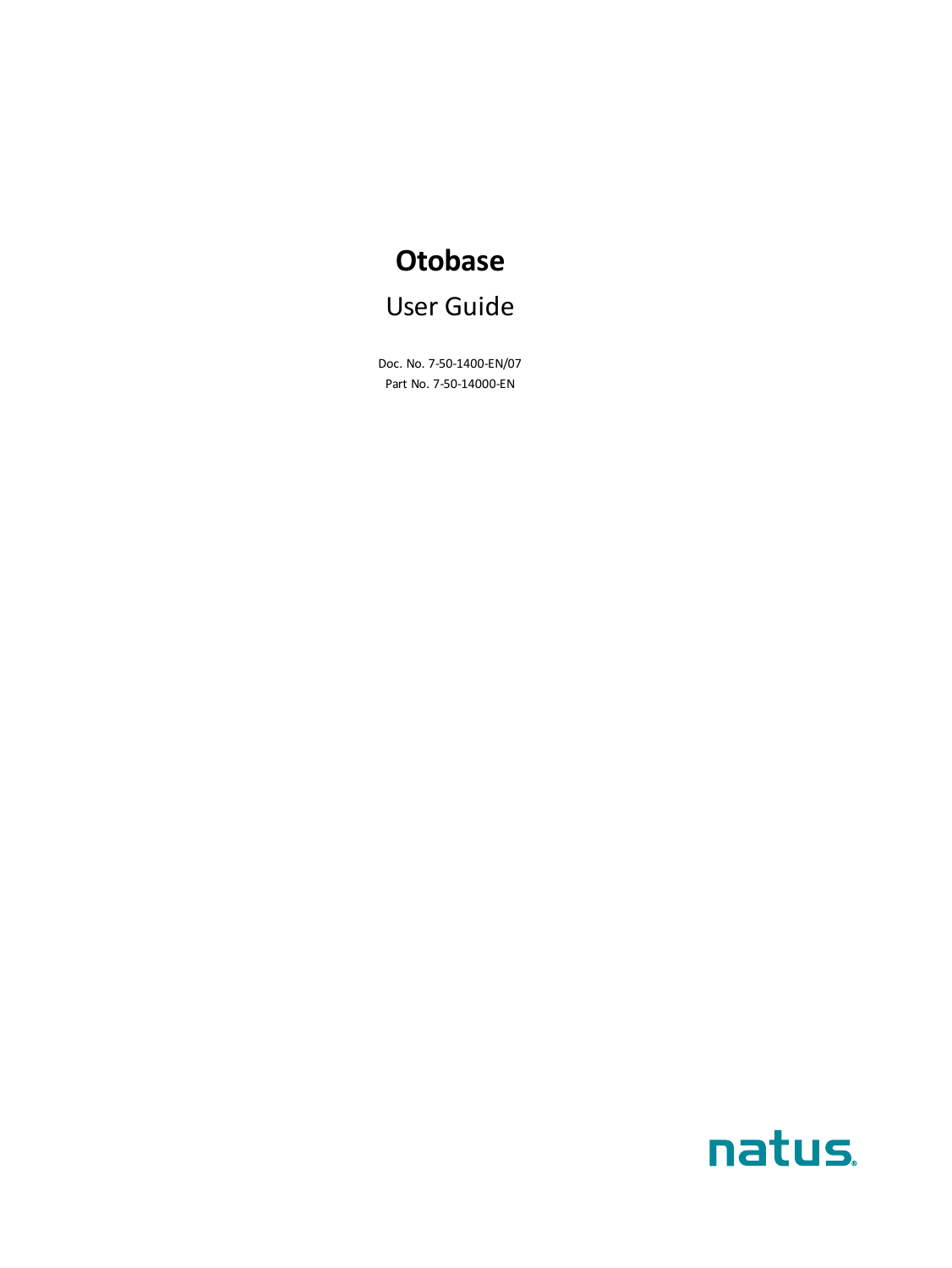#### **Copyright notice**

© 2013, 2021 Natus Medical Denmark ApS. Allrights reserved. ® Natus,the Natus Icon,Otometrics,the Otometrics Icon, Aurical, Madsen,HI-PRO 2,Otoscan, ICS and HORTMANN are registered trademarks of Natus Medical Denmark ApS in the U.S.A. and/or other countries.

**Version release date** 2021-12-01 (222598)

**Technical service and support<br>Please contact your supplier.**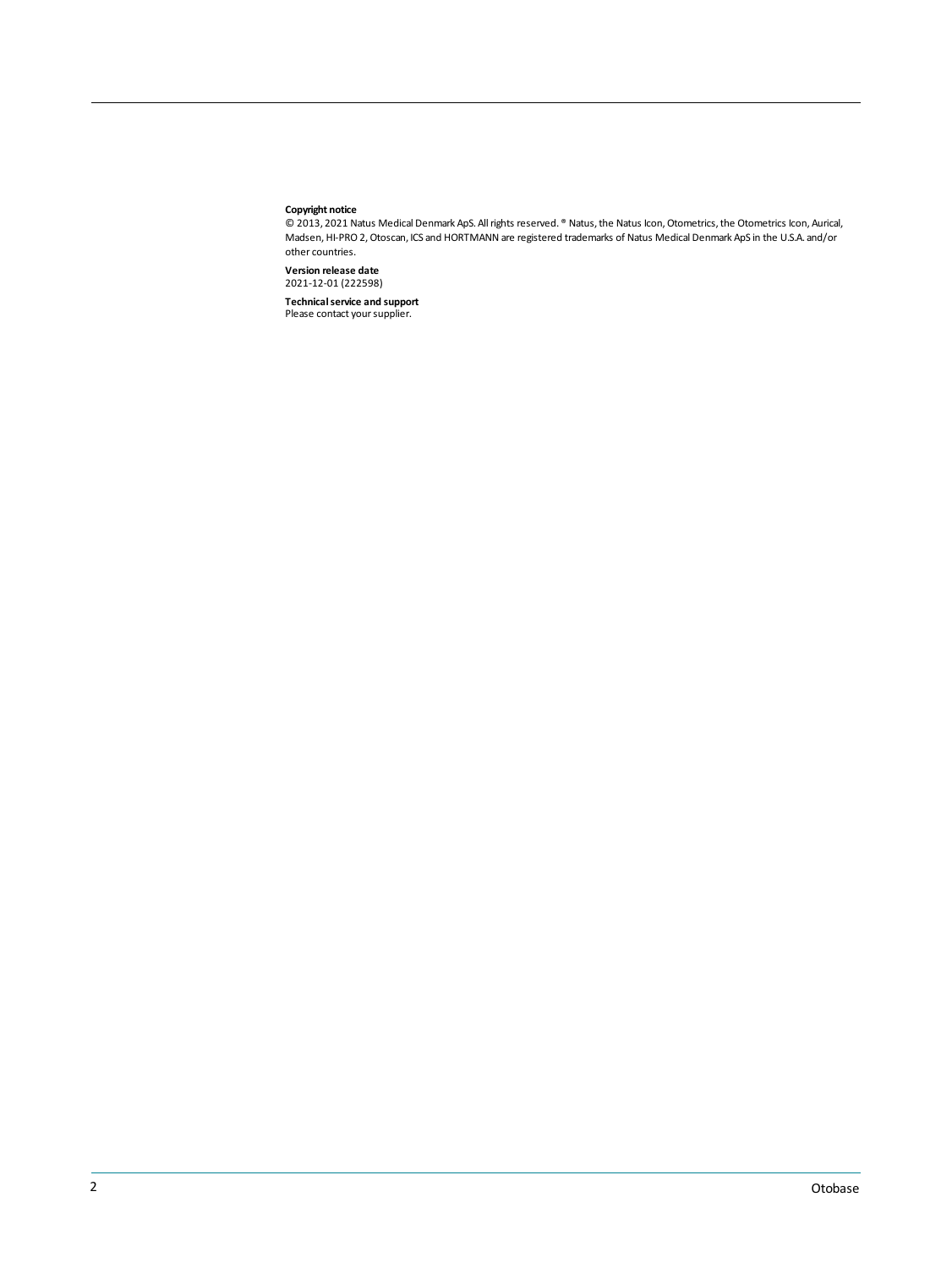# **Table of Contents**

|              | 4  |
|--------------|----|
| $\mathbf{2}$ | 4  |
|              | 4  |
|              | 5  |
|              | 6  |
|              | 9  |
| $\mathbf{z}$ | 10 |
| 8            | 10 |
|              | 11 |
|              | 12 |
|              | 13 |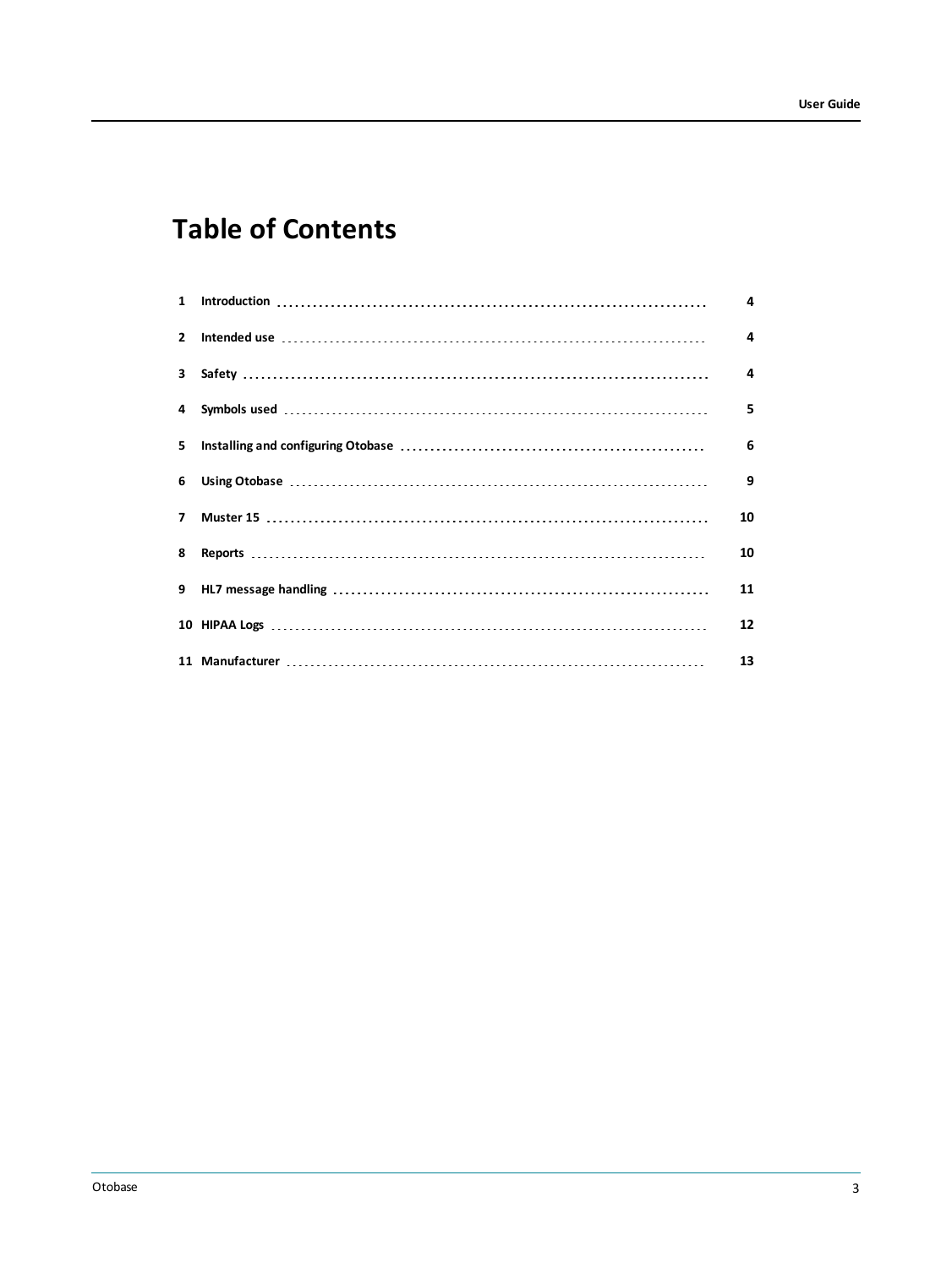## **1 Introduction**

<span id="page-3-0"></span>Otobase is a simple and user-friendly database module for management of audiological data and patient information.

The functionality available depends on how Otobase is configured.

Available functions include:

- GDT integration and printing of Muster 15 reports
- EMR integration through HL7
- archiving in the native Otobase database.

<span id="page-3-1"></span>**Descriptions of screens and functions may differ from your configuration.**

## **2 Intended use**

<span id="page-3-2"></span>Otobase is intended to be used by ENT doctors to link between PMS (Patient Management System)/EMR (Electronic Medical Record System) systems and measurement modules, such as Otosuite. Patient data is stored in the SQL database. In addition, Otobase can present the stored data in a report format.

# **3 Safety**

This manual contains information which must be followed to ensure the safe performance of software covered by this manual. Local government rules and regulations, if applicable, should also be followed at all times.

When Otobase is used in conjunction with a medical device, make sure that all information and warnings in the manual for the medical device are followed. For safety specifics concerning test modules and medical devices, see the specific manuals.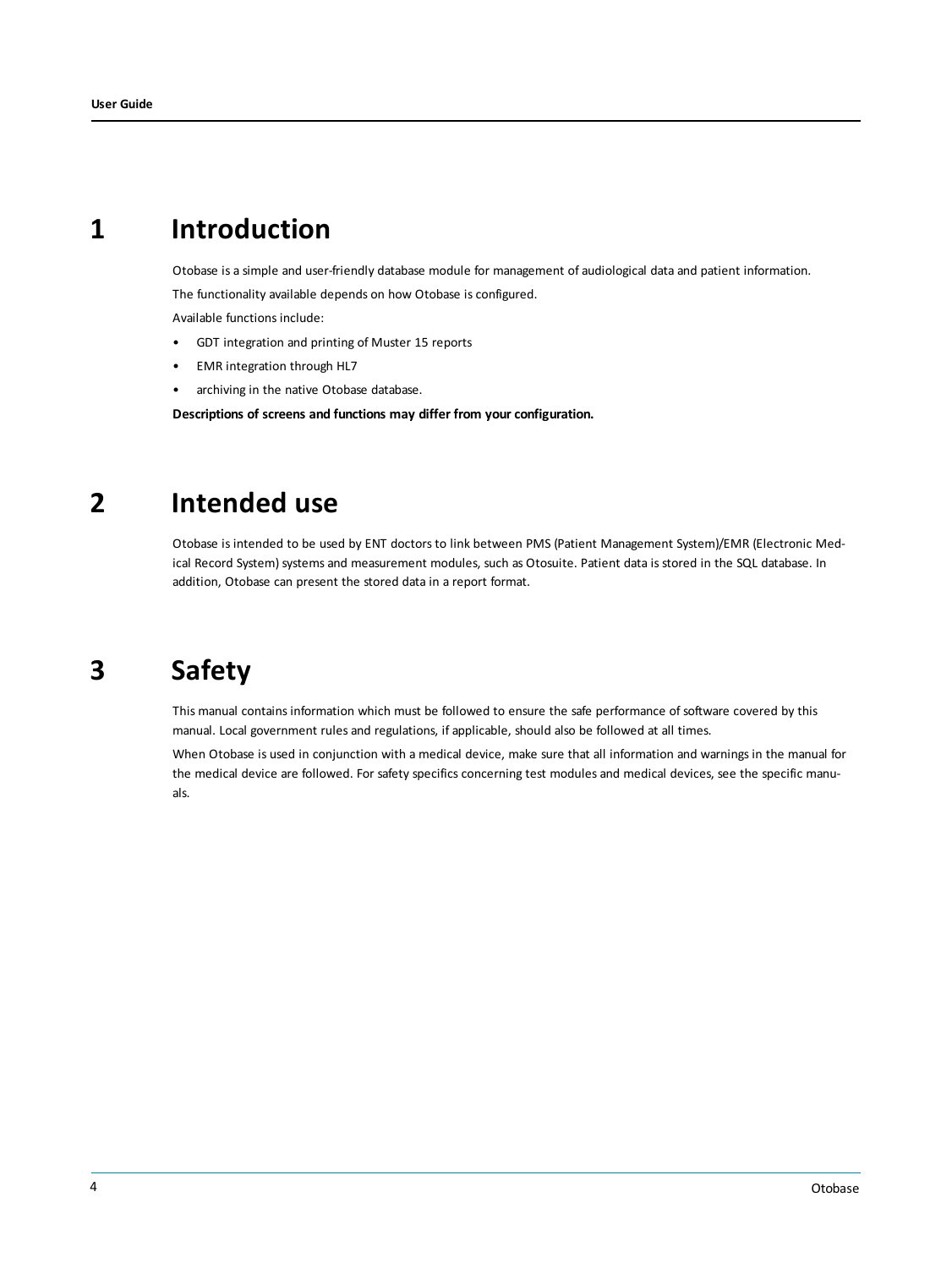# **4 Symbols used**

<span id="page-4-0"></span>

| Symbol     | <b>Standards</b><br>Reference                                         | <b>Standard Title of</b><br>Symbol                                                                                                                                                                                                                         | Symbol Title as<br>per Referenced<br><b>Standard</b>                           | Explanation                                                                                                                                                                                                                                    |
|------------|-----------------------------------------------------------------------|------------------------------------------------------------------------------------------------------------------------------------------------------------------------------------------------------------------------------------------------------------|--------------------------------------------------------------------------------|------------------------------------------------------------------------------------------------------------------------------------------------------------------------------------------------------------------------------------------------|
|            | ISO 15223-<br>1:2016 Refer-<br>ence no.<br>5.1.1 (ISO<br>7000-3082)   | Medical devices $-$<br>Symbols to be used<br>with medical<br>device labels,<br>labelling and<br>information to be<br>supplied.                                                                                                                             | Manufacturer                                                                   | Indicates the medical device man-<br>ufacturer.                                                                                                                                                                                                |
| <b>REF</b> | ISO 15223-1<br>Reference<br>no. 5.1.6                                 | Medical devices $-$<br>Symbols to be used<br>with medical<br>device labels,<br>labelling and<br>information to be<br>supplied.                                                                                                                             | Catalogue num-<br>ber                                                          | Indicates the manufacturer's cata-<br>logue number so that the medical<br>device can be identified.                                                                                                                                            |
|            | ISO 15223-1,<br>Clause 5.4.4<br>ISO 60601-1<br>Table D.1<br>symbol 10 | Medical devices $-$<br>Symbols to be used<br>with medical<br>device labels,<br>labelling and<br>information to be<br>supplied.<br>Medical electrical<br>equipment - Part<br>1: General require-<br>ments for basic<br>safety and essential<br>performance. | Caution: Read<br>all warnings and<br>precautions in<br>instructions for<br>use | Indicates the need for the user to con-<br>sult the instructions for use for import-<br>ant cautionary information such as<br>warnings and precautions that cannot,<br>for a variety of reasons, be presented<br>on the medical device itself. |
|            | IEC 60601-1,<br>Table D.2<br>symbol 2                                 | Medical electrical<br>equipment - Part<br>1: General require-<br>ments for basic<br>safety and essential<br>performance.                                                                                                                                   | General warning<br>sign                                                        | Indicates the need for the user to con-<br>sult the instructions for use for import-<br>ant cautionary information such as<br>warnings and precautions that cannot,<br>for a variety of reasons, be presented<br>on the medical device itself. |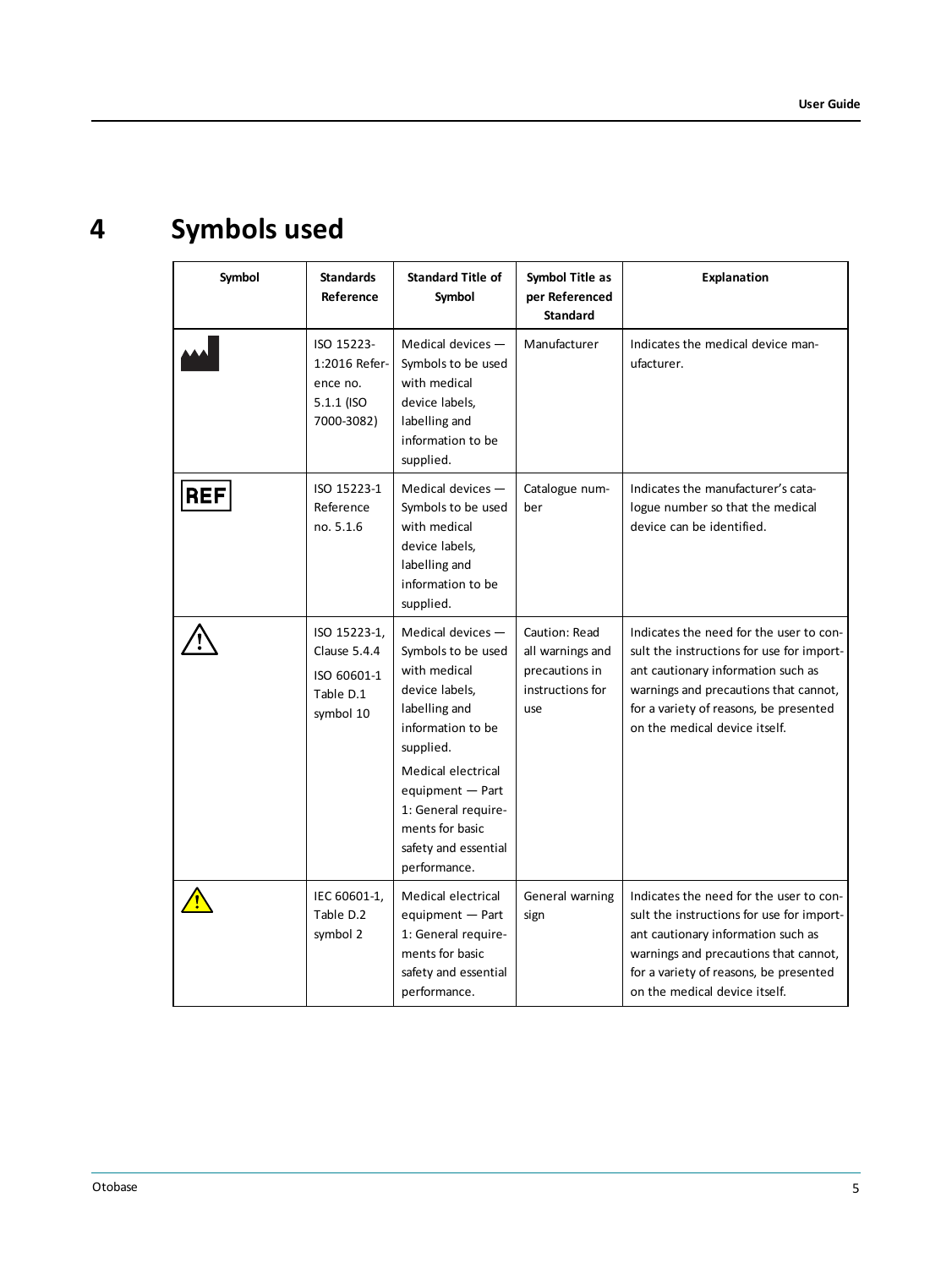| N/A | N/A | N/A | Used in error message dialogs if soft-<br>ware program fails. See the detailed<br>information in the dialog box. |
|-----|-----|-----|------------------------------------------------------------------------------------------------------------------|
|     |     |     |                                                                                                                  |

## **5 Installing and configuring Otobase**

<span id="page-5-0"></span>For detailed instructions on installing Otobase, see the Otobase Reference Manual (English only). Otobase cannot be installed, if Mirage GDT or Noah is installed on the PC.

• Uninstall Mirage GDT and Noah first.

### **5.1 Installing Otobase on a PC without Mirage or Noah**

### **Starting the Otobase installation from installation media**

- 1. Launch the installation media that contains the Otobase installation software.
- 2. If the content does not display automatically, navigate to the relevant drive or website.

#### **Launching the installation**

- 1. Close all Windows programs to avoid conflict with the installer software.
- 2. Double-click the file **setup.exe** to launch the installer software.
- 3. Follow the instructions in the installer software. The installer software installs Otobase and the Noah engine.



### **5.2 Launching Otobase the first time**

The first time you launch Otobase, you will be prompted to enter the factory default user name and password

User name: ABC

Password: 123

After you log in the first time, change the factory default user name and password.

To add more users, see User [management](#page-6-0) ► 7.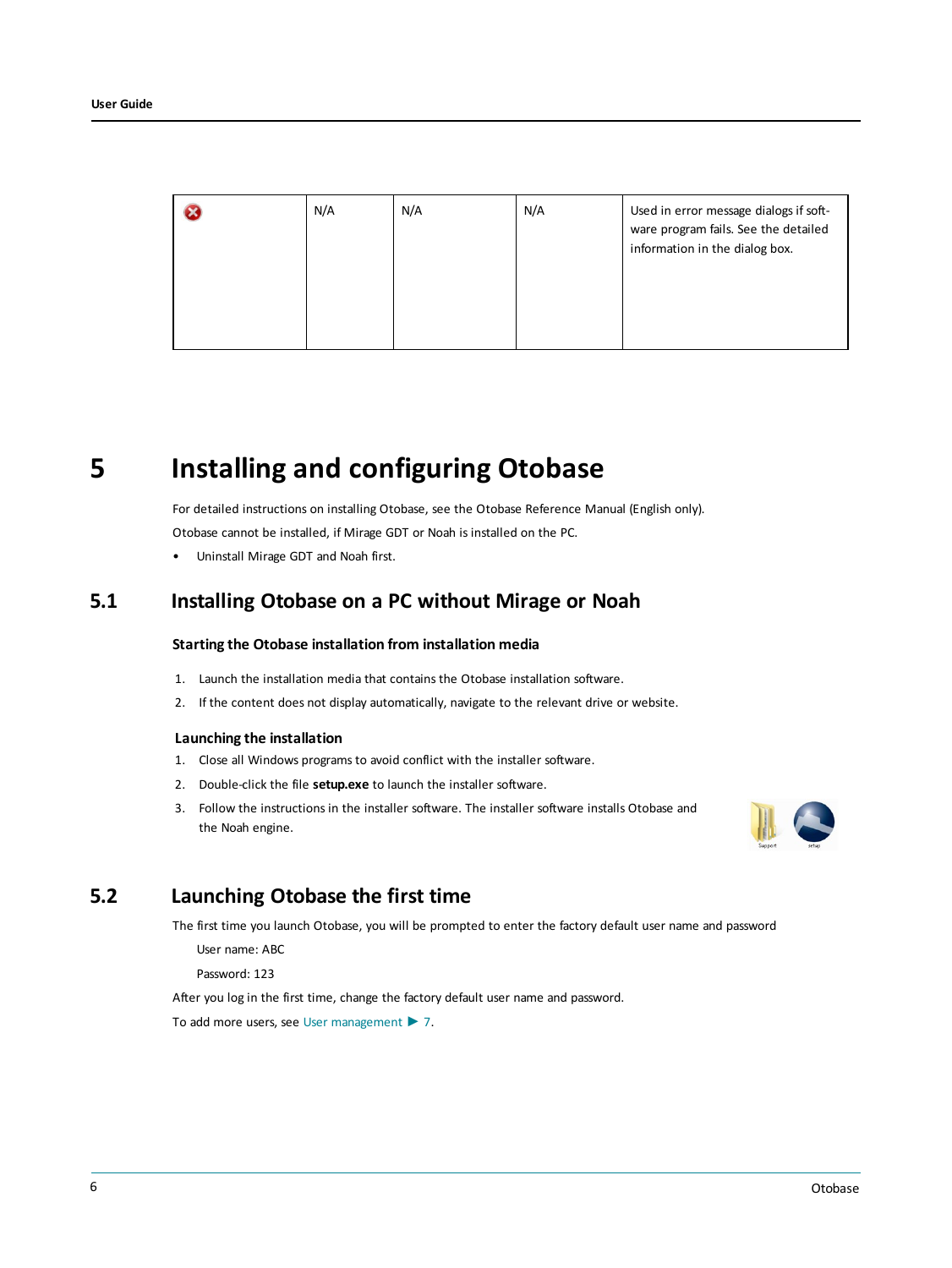### **5.3 Configuration**

The **Otobase Administration & Configuration Wizard** helps you to configure the database and its connection to the relevant database (i.e. Default or SQL Server database). It also manages the application localization settings, checks the database version, upgrades to the latest version, and updates Noah configuration.

You configure each Otobase installation as one of the following:

- Otobase Standalone Workstation
- Otobase Server
- Otobase Client

An EMR system can communicate with only one instance of Otobase. This instance is the Otobase Server and all other instances are configured as Otobase Clients or Otobase Standalone Workstations.

#### **Start-up**

The **Otobase Administration & Configuration Wizard** starts automatically the first time you run Otobase.

• Follow the on-screen instructions.

### **5.4 Language selection**

Otobase supports a number of languages.

- 1. Navigate to **File** > **Change Language**. A list of supported languages is displayed.
- 2. Select a language from the list.
- 3. Restart Otobase for the change to take effect.

### **5.5 Licensing**

Otobase and its features are license protected. For detailed information, see the Reference Manual.

• To register a license key, navigate to **Help** > **Register** and enter your license key.

### **5.6 Module management**

The **Module Manager** displays a button for each installed Noah-compatible module.

<span id="page-6-0"></span>• Click the relevant button to launch a module and conduct a measurement.

### **5.7 User management**

#### **Setting up users**

- 1. Click **File** > **User Management** > **Users** to open the **User Manager** window.
- 2. In the **User Manager** window, click as needed to add, edit or delete users from the user list.

Note  $\cdot$  If a role is not assigned to a user, then the functionality related to that role is not visible to that user.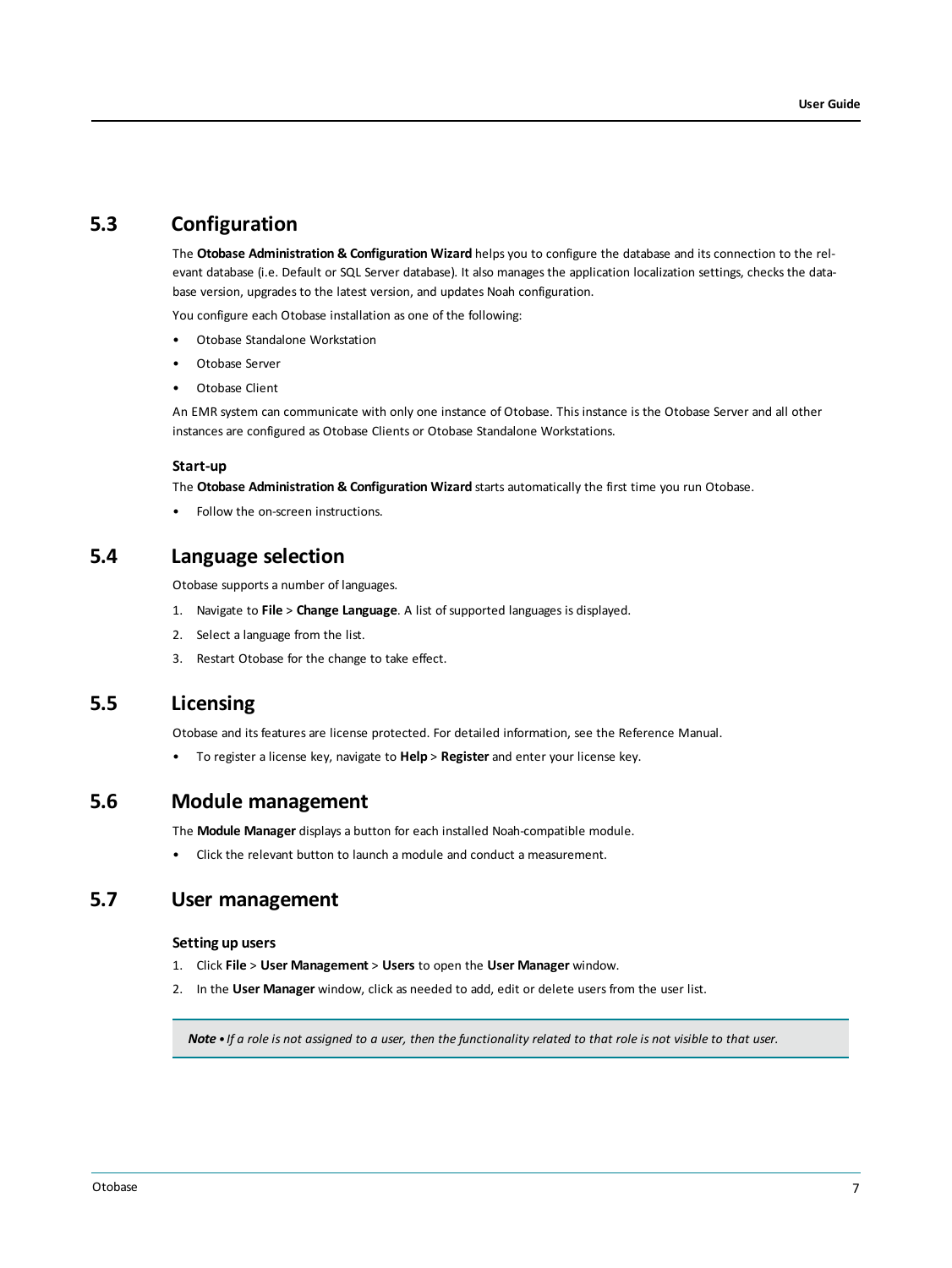### **5.8 User role management**

### **Setting up user roles and user types**

- 1. Click **File** > **User Management** > **Roles** to open the **Role Manager** window.
- 2. In the **Role Manager** window, click as needed to assign user roles to a particular user type.

Each user role has a predefined set of user rights. For example, the user management role can add, edit or delete users, and assign roles to user types.

Note • If a role is not assigned to a user, then the functionality related to that role is not visible to that user.

### **5.9 Changing the password**

Otobase provides functionality for the user to change their own login password.

- 1. To change the password, click **File** > **User Management** > **Change Password**.
- 2. Follow the on-screen instructions.

### **5.10 Logging on/logging off**

Automatic log-in using Windows session can be enabled/disabled by an administrator user using the Add/Edit User window for a particular user.

### **Automatic log on**

This allows the user to setup Otobase for automatic log-on, so that they do not have to type a user name and password to log into Otobase. There are the following options:

- Use the user for the current Windows session for automatic log-on.
- Configure the Otobase native user for automatic log-on.

### **Logging off**

#### 1. Click **File** > **User Management** > **LogOff**.

If a user clicks the **LogOff** menu item, Otobase displays the log-in window, so that other users can log into Otobase.

### **5.11 HL7 Configuration**

### **Interface Configuration**

The Otobase EMR Connector for HL7 Interface must be configured in order to communicate with other EMR systems.

1. Click **Setup** > **EMR Connector** > **HL7 Configuration** to open the **HL7 Interface Configuration** window.

#### **Work List Configuration**

You can select which fields to include in the **Work List** window.

1. Click **Setup** > **EMR Connector** > **Work List Configuration** to open the window.

See the Otobase Reference Manual for more information.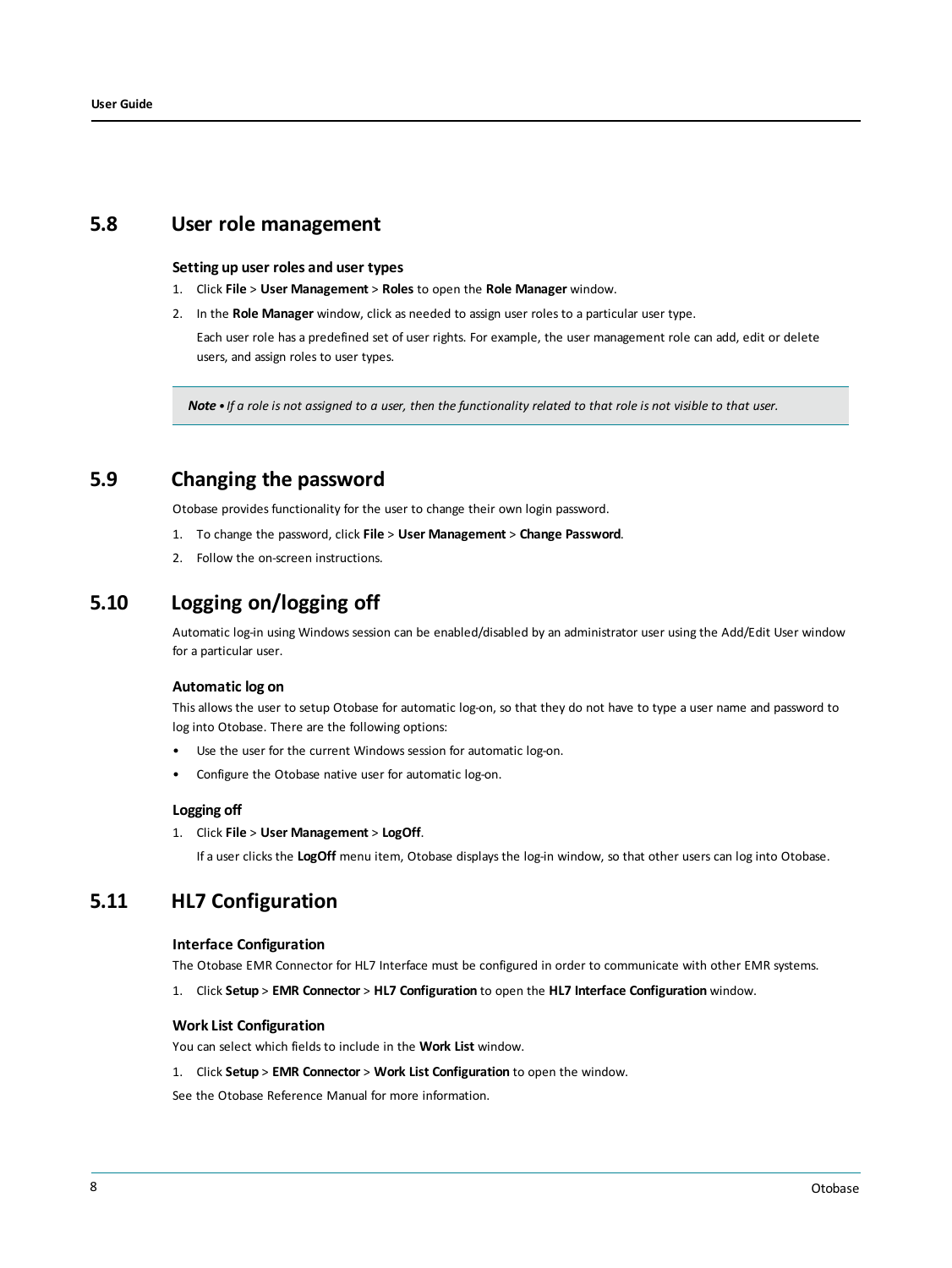## <span id="page-8-0"></span>**6 Using Otobase**

### **6.1 The Otobase main window**

| A  |                                       | Patient Setup Help            |                   |                                                   |                                                                                                                                       |                                           |                                                                                                                                                                               |        |
|----|---------------------------------------|-------------------------------|-------------------|---------------------------------------------------|---------------------------------------------------------------------------------------------------------------------------------------|-------------------------------------------|-------------------------------------------------------------------------------------------------------------------------------------------------------------------------------|--------|
| в  | Audiogram<br>Module                   | Coscilla                      |                   | <b>AURICAL</b><br><b>Plus v4 AUD</b><br>$\bullet$ | O(158)<br>ORRX                                                                                                                        |                                           | <b>M∵ - G</b>                                                                                                                                                                 | Ε.     |
|    |                                       | <b>Patient Manager</b>        |                   |                                                   |                                                                                                                                       | <b>Patient Information</b>                |                                                                                                                                                                               | F      |
| c  | Import Export<br>B<br>Search Patients |                               | Add<br>å.         | <b>Edit Delete</b><br>a,<br>ేశ<br>$\infty$        | Patient No.: 0000001 (EMR ID:<br>00004)<br>Birth Date: 24.08.1967                                                                     | Last Name: Pearson<br><b>Gender: Male</b> | First Name: Brian                                                                                                                                                             |        |
|    | <b>Advanced Search</b>                |                               |                   |                                                   | Address: 123 West St., Denver, 80020, USA                                                                                             |                                           |                                                                                                                                                                               |        |
|    | <b>Last Name</b>                      | <b>First Name</b>             | <b>Birth Date</b> | Gender                                            |                                                                                                                                       |                                           |                                                                                                                                                                               |        |
|    | Pearson                               | <b>Brian</b>                  | 24.08.1967        | Male                                              |                                                                                                                                       |                                           |                                                                                                                                                                               |        |
| D  | Smith                                 | Richard                       | 24.08.1967        | Male                                              | <b>Latest Audiogram</b><br>29.01.2018 O OTOsuite<br>1252505001k 2k 4k 8k<br>2002222422<br>750 Sk3k 6k<br><b>Patient Comments</b><br>۳ |                                           | <b>Session Manager</b><br>29.01.2018<br>$\overline{a}$<br><b>ABC: OTOsuite Audiometry - Audiogram</b><br><b>ABC: OTOsuite Audiometry - Audiogram</b><br><b>Report Manager</b> | G<br>н |
|    |                                       | OTObase Server: OTOBASESERVER |                   |                                                   | <b>Current User: ABC</b>                                                                                                              |                                           | <b>Device</b><br><b>Current Patient: Brian Pearson</b>                                                                                                                        | κ      |
| А. | Menu bar                              |                               |                   |                                                   | F.                                                                                                                                    | <b>Patient Information</b>                |                                                                                                                                                                               |        |
| В. | <b>Module Manager</b>                 |                               |                   |                                                   | G.                                                                                                                                    | <b>Session Manager</b>                    |                                                                                                                                                                               |        |
| C. | <b>Patient Manager</b>                |                               |                   |                                                   | н.                                                                                                                                    | <b>Report Manager</b>                     |                                                                                                                                                                               |        |

- **D. Latest Audiogram**
- **E. Muster 15**/**Sign Off Patient**/**Print Preview** button
- 
- **I. Patient Comments**
- **J. Device Information - Fitting**
- **K. Status bar**

### **6.2 Patient management**

The **Patient Manager** pane shows a list of patients available in Otobase. It allows you to add a new patient, edit existing patient details or delete a patient. When you select a patient in the list, the basic patient information is displayed in the **Patient Information** pane.

To edit patient details, click the **Edit Patient** icon in the **Patient Manager** pane.

### **Field Configuration**

You can use the **Field Configuration** window to configure patient fields. You can:

- Activate/deactivate fields
- Mark fields as mandatory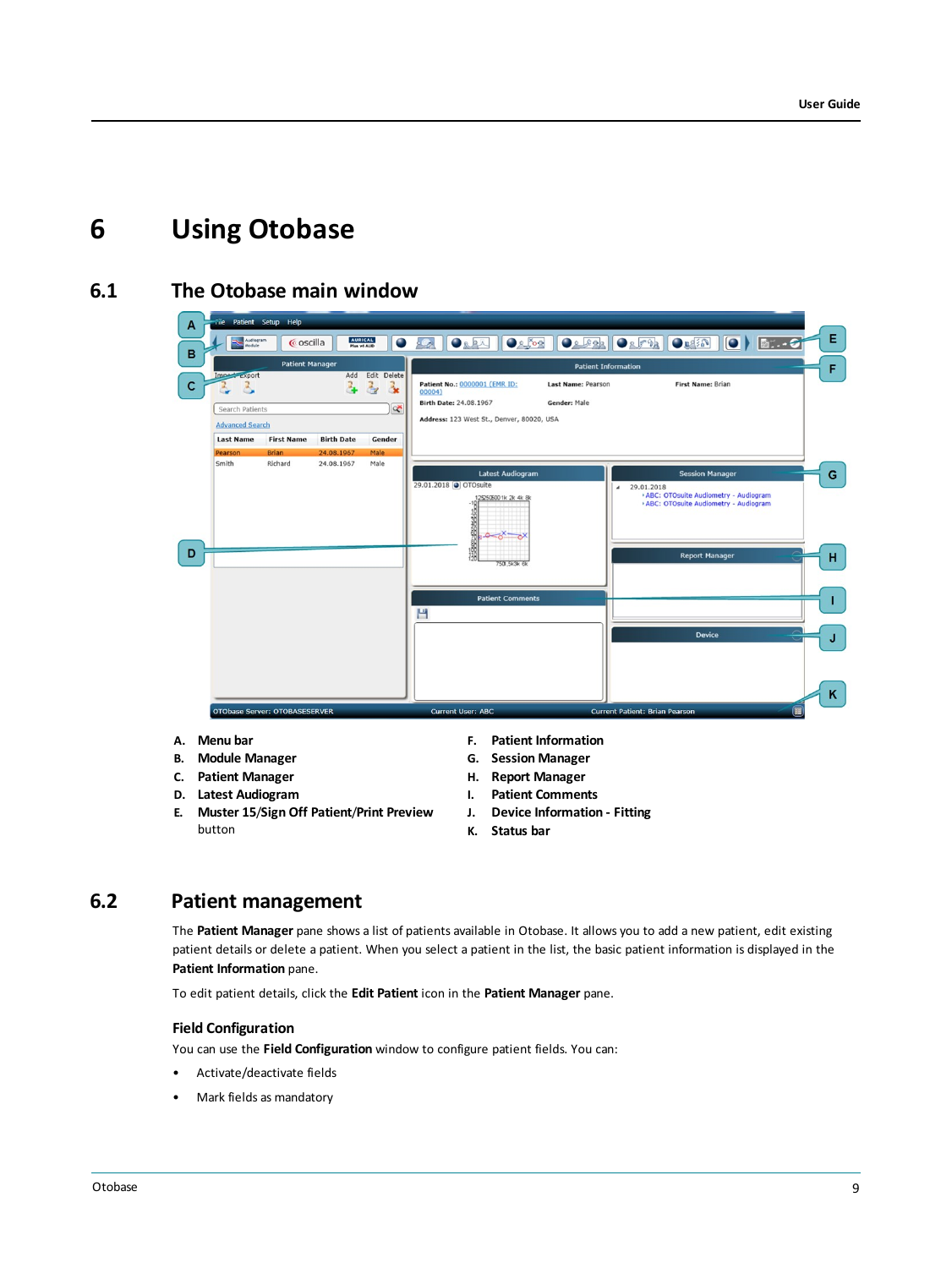- Assign fields to Main view or Advanced view
- <span id="page-9-0"></span>• Select fields for display in the **Patient Manager**

## **7 Muster 15**

1. To generate a Muster 15 report, click on the **Muster 15** icon to the right of the **Module Manager** icons.

The report is generated based on the latest measurement. The **Reports** pane lists all of the saved Muster 15 reports for the selected patient.

<span id="page-9-1"></span>2. You can configure the settings for the Muster 15 report in the **Settings** window. To open the window, click **Setup** > **Settings**.

## **8 Reports**

#### **Redesigning report templates**

Report templates can be edited in Otosuite® Reports. Use the features provided by Otosuite® Reports to edit or create the template. See the Otosuite® Reports User Guide.

- 1. Open the template in Otosuite® Reports.
- 2. Edit the template or save the template as a new template.

#### **Changing settingsfor report templates**

- 1. From the Otobase main screen, select **Setup** > **Report Settings**.
- 2. The **Report Settings** dialog opens.



- 3. Select the folder with the report templates you wish to use: click **Template Folder** to browse.
- 4. Select the report template you wish to generate: click the **Select Template** drop-down list.
- 5. If needed, click to enable **Show report selector when signing off the patient**.
- 6. If you wish to apply view settings defined in Otobase to the selected report template, click to enable **Print using Otobase settings**.
- 7. Click **OK** to save the report settings.

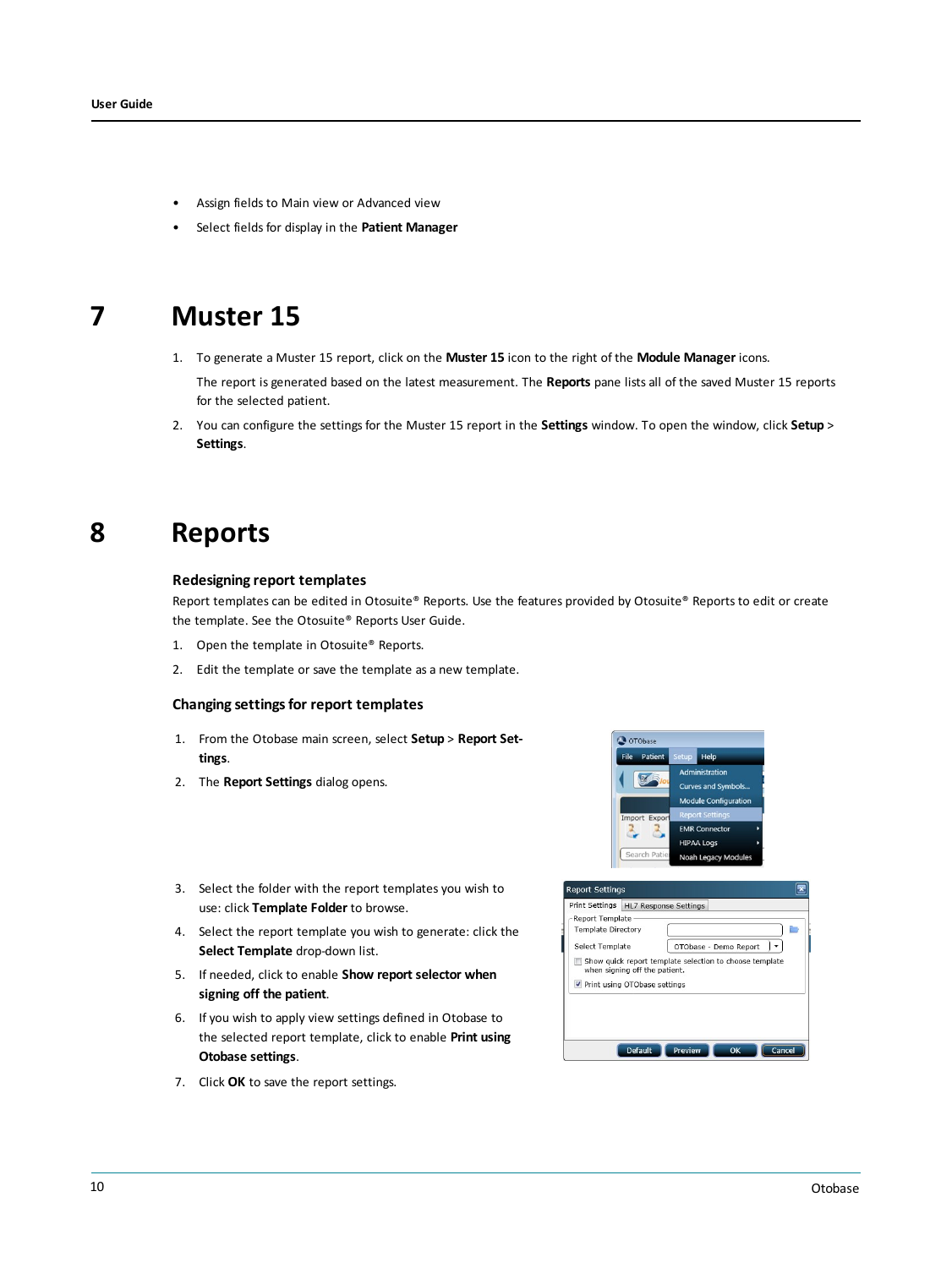#### **Previewing reports**

• To view a report, select **File** > **Preview Report**/**Preview Sign-off**.

#### **Printing reports**

<span id="page-10-0"></span>• To print a report, select **File** > **Print report**.

## **9 HL7 message handling**

**Descriptions of screens and functions may differ from your configuration.**

#### **Sending data from Otobase to an EMR system**

EMR Connector functionality uses the HL7 protocol to communicate with an EMR system.

#### **Handling work ordersfrom an EMR**



- 1. After logging in, the **Work List** window appears. Click the **Pending Order Request** icon.
- 2. Select the relevant patient in the **Work List**.
- 3. You can limit the search to include patients who have visited a specific location: Select location from **Filter by patient visit location** drop-down list.
	- If needed, you can add or change location names: Click **Change Location Name**.
	- If needed, you can delete location names: Click **Remove Location**.
- 4. If needed, show all patients: Click **Any Location (Displays all patients)**.
- 5. Click the **Go to Patient** button. The patient appears selected in the list in the **Patient Manager**.
- 6. Open the relevant test module by clicking it in the **Module Manager**.
- 7. After conducting the required measurements, send the observation result to the EMR system by clicking the **Sign Off Patient** button.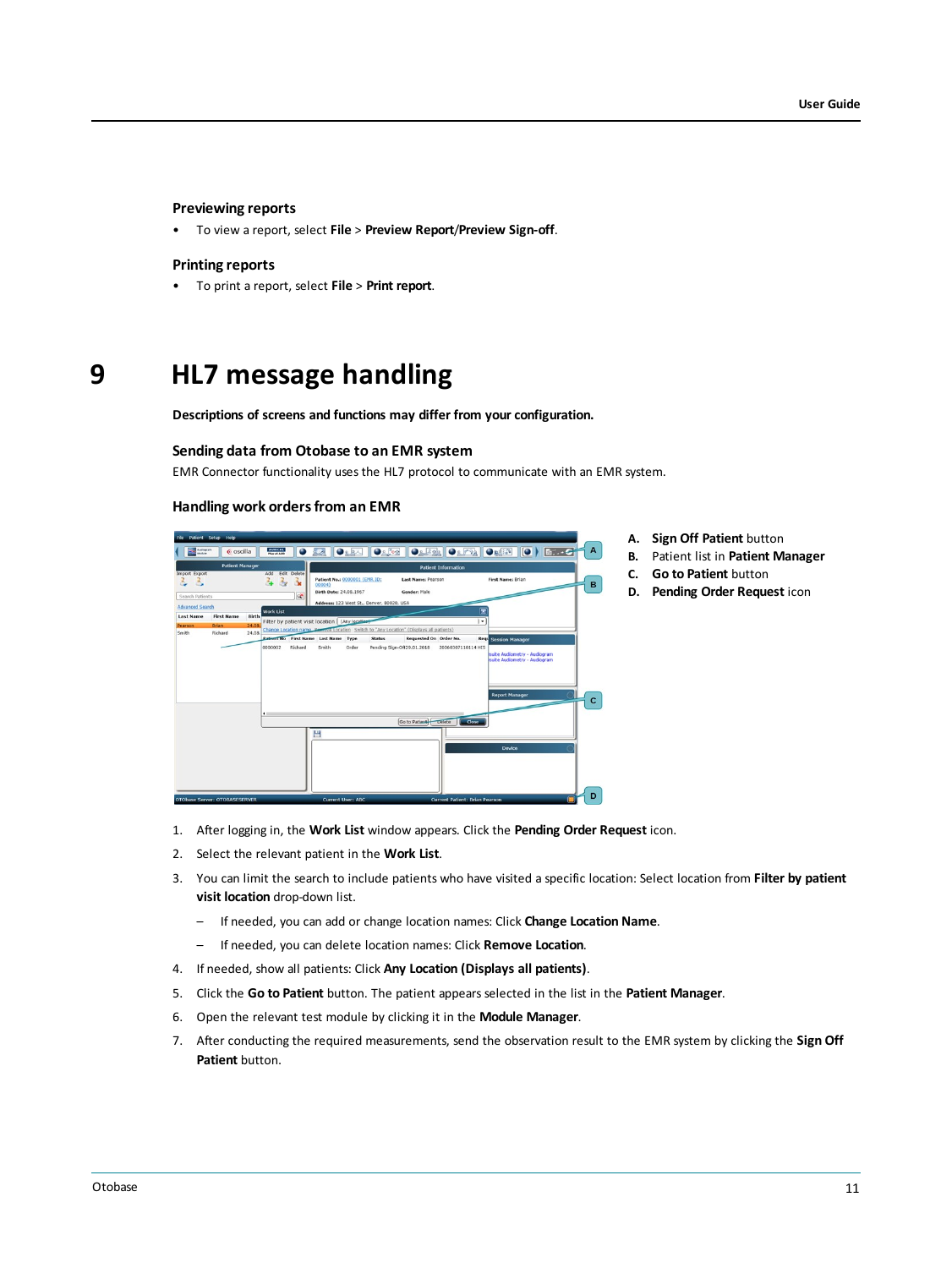### **9.1 Attaching an existing session to an order**

If the order for a given test is not received  $-$  e.g. in case of no connection to the EMR system  $-$  the test can still be performed and then later sent to the EMR system.

When the order is received the session containing the measurements can be attached to it and sent to the EMR system.

In the Session manager, right click on a session row and then click **Attach to Order and Send**.

| O OTObase                                               |                                           |                                               |                                       |                                                                     |                                  |                                                                                                                                                                                       |   |
|---------------------------------------------------------|-------------------------------------------|-----------------------------------------------|---------------------------------------|---------------------------------------------------------------------|----------------------------------|---------------------------------------------------------------------------------------------------------------------------------------------------------------------------------------|---|
| File                                                    | Patient Setup Help                        |                                               |                                       |                                                                     |                                  |                                                                                                                                                                                       |   |
| <b>IZS</b>                                              | $n\overline{o}$ ah<br>ournal              | $n$ oah aud                                   |                                       | ORPL<br>$\bullet$<br>احتما                                          |                                  | $Oe^{\kappa_{02}}$ $Oe^{\kappa_{01}}$ $Oe^{\kappa_{12}}$ $O$<br><b>B</b> : - 0                                                                                                        |   |
|                                                         | <b>Patient Manager</b>                    |                                               |                                       | <b>Patient Information</b>                                          |                                  |                                                                                                                                                                                       |   |
| Import Export<br>Search Patients                        |                                           | Add<br>÷.<br>$\rightarrow$                    | Edit Delete<br><b>CX</b><br>$\propto$ | Patient No.: 0000002 (EMR ID:<br>0000002)<br>Birth Date: 24.08.1967 | Last Name: Smith<br>Gender: Male | First Name: Richard                                                                                                                                                                   |   |
| <b>Advanced Search</b>                                  |                                           |                                               |                                       | <b>Latest Audiogram</b>                                             |                                  | <b>Session Manager</b>                                                                                                                                                                |   |
| <b>Last Name</b><br>lastname<br>Smith<br>$\blacksquare$ | <b>First Name</b><br>firstname<br>Richard | <b>Birth Date</b><br>01.01.2000<br>24.08.1967 | Ger<br>Male<br>Male<br>٠              | 25.09.2014 O OTOsuite<br>125 250 500 1K 2K 4K 8K<br>$-10$           |                                  | 4 0 25 00 2014<br><b>Expand All</b><br><b>diogram</b><br><b>Collapse All</b><br>Attach to Order and Send<br><b>Report Manager</b><br>$4$ $0$ 25.09.2014<br><b>C</b> ABC: 16:17:38 EMR | A |
|                                                         |                                           |                                               |                                       |                                                                     |                                  | <b>Patient Comments</b>                                                                                                                                                               |   |
|                                                         |                                           |                                               |                                       | ۳                                                                   |                                  |                                                                                                                                                                                       |   |
|                                                         | OTObase Server: WINDOWS7-PC               |                                               |                                       | <b>Current User: ABC</b>                                            |                                  | <b>Current Patient: Richard Smith</b>                                                                                                                                                 |   |

Caution • Steps should be taken to prevent data of a confidential nature to be accessible by others when patient *data is stored outside the Otobase system.*

### **9.1.1 Session management**

<span id="page-11-0"></span>The **Session Manager** shows all the sessions for the patient that is selected in the **Patient Manager** pane. One session contains all of the measurements for the patient on one date.

## **10 HIPAA Logs**

*Important • Ensure that network share is accessible only to authorized personnel.*

In Otobase, the HIPAA Log is a time-stamped record of significant activities on the system. Recorded events can include users logging into and out of the system, as well as the commands that were issued by the user to the system while logged in such as creation/edit/deletion of a patient or measurement record.